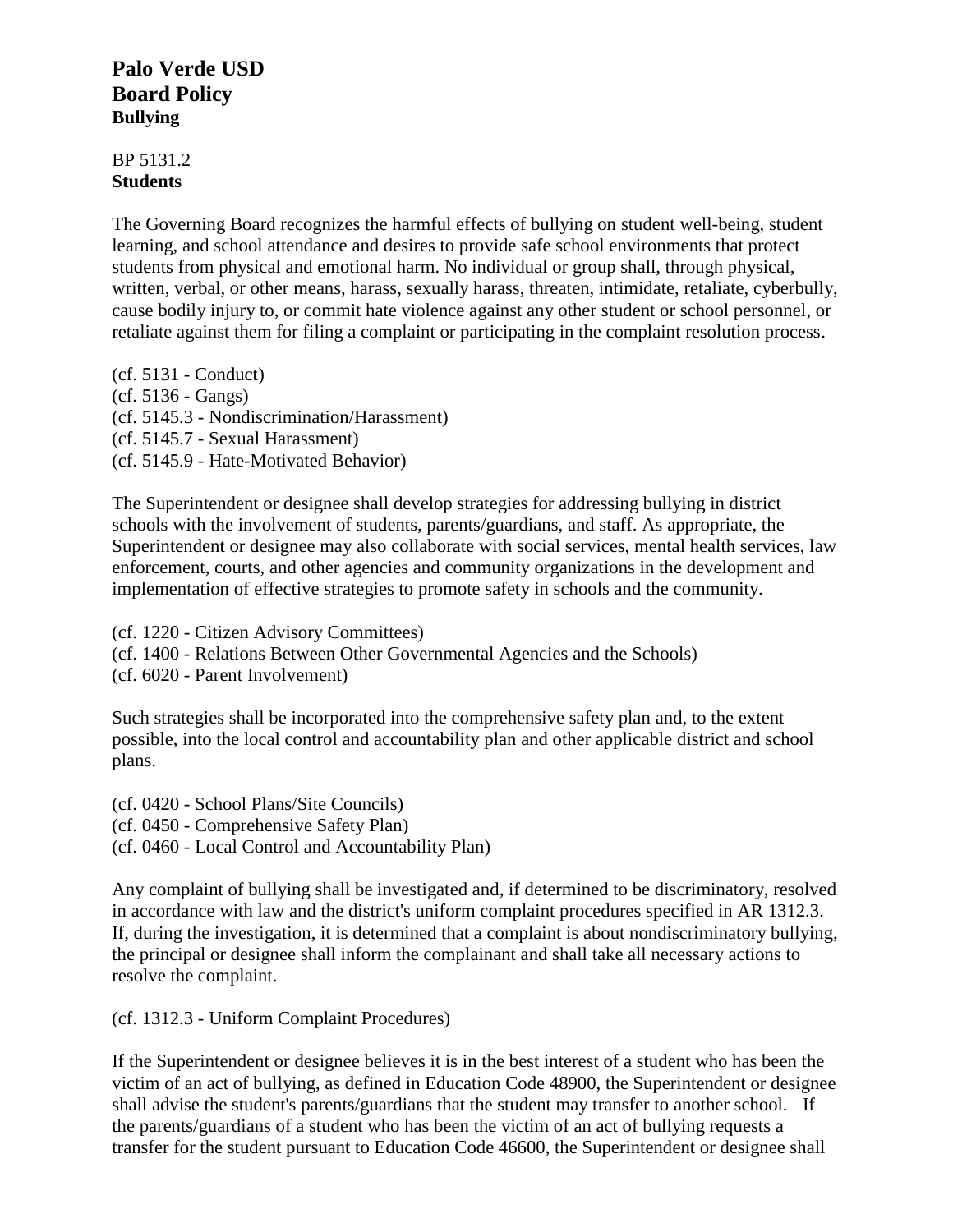allow the transfer in accordance with law and district policy on intradistrict or interdistrict transfer, as applicable.

(cf. 5116.1 - Intradistrict Open Enrollment)

(cf. 5117 - Interdistrict Attendance)

Any employee who permits or engages in bullying or retaliation related to bullying shall be subject to disciplinary action, up to and including dismissal.

(cf. 4118 - Dismissal/Suspension/Disciplinary Action) (cf. 4119.21/4219.21/4319.21 - Professional Standards) (cf. 4218 - Dismissal/Suspension/Disciplinary Action)

Legal Reference: EDUCATION CODE 200-262.4 Prohibition of discrimination 32282 Comprehensive safety plan 32283.5 Bullying; online training 35181 Governing board policy on responsibilities of students 35291-35291.5 Rules 48900-48925 Suspension or expulsion 48985 Translation of notices 52060-52077 Local control and accountability plan PENAL CODE 422.55 Definition of hate crime 647 Use of camera or other instrument to invade person's privacy; misdemeanor 647.7 Use of camera or other instrument to invade person's privacy; punishment 653.2 Electronic communication devices, threats to safety CODE OF REGULATIONS, TITLE 5 4600-4687 Uniform complaint procedures UNITED STATES CODE, TITLE 47 254 Universal service discounts (e-rate) CODE OF FEDERAL REGULATIONS, TITLE 28 35.107 Nondiscrimination on basis of disability; complaints CODE OF FEDERAL REGULATIONS, TITLE 34 104.7 Designation of responsible employee for Section 504 106.8 Designation of responsible employee for Title IX 110.25 Notification of nondiscrimination on the basis of age COURT DECISIONS Wynar v. Douglas County School District, (2013) 728 F.3d 1062 J.C. v. Beverly Hills Unified School District, (2010) 711 F.Supp.2d 1094 Lavine v. Blaine School District, (2002) 279 F.3d 719 Management Resources: CSBA PUBLICATIONS Final Guidance: AB 1266, Transgender and Gender Nonconforming Students, Privacy, Programs, Activities & Facilities, Legal Guidance, March 2014 Providing a Safe, Nondiscriminatory School Environment for Transgender and

Gender-Nonconforming Students, Policy Brief, February 2014

Addressing the Conditions of Children: Focus on Bullying, Governance Brief, December 2012

Safe Schools: Strategies for Governing Boards to Ensure Student Success, 2011

Building Healthy Communities: A School Leaders Guide to Collaboration and Community